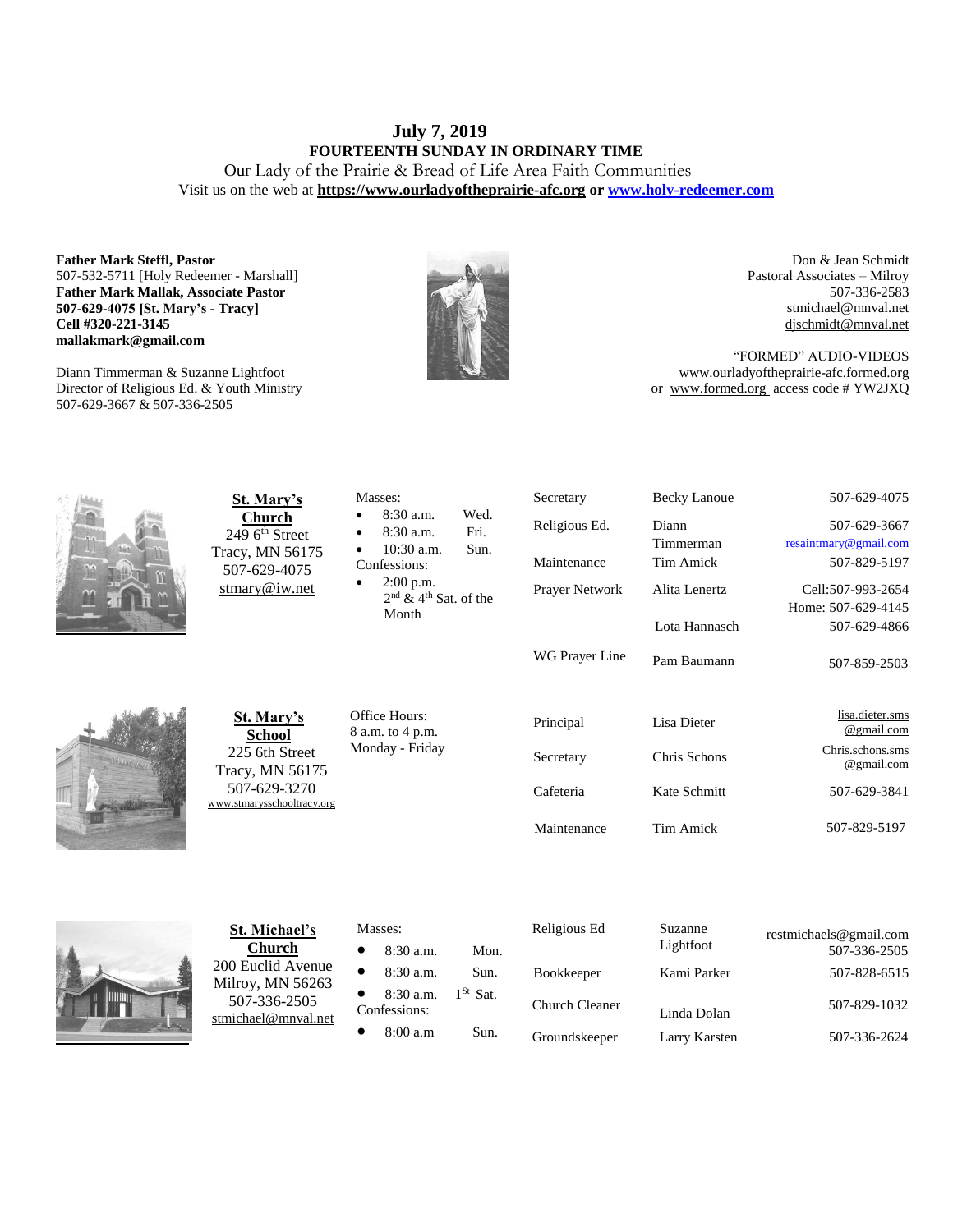### **UP COMING AT OUR LADY OF THE PRAIRIE AREA FAITH COMMUNITY:**

# **Sun. July 7 FOURTEENTH SUNDAY IN ORDINARY TIME**

|               | 8:00 a.m.<br>$8:30$ a.m.<br>$10:00$ a.m.<br>$10:30$ a.m. | <b>Confessions at St. Michael's in Milroy</b><br>Mass at St. Michael's in Milroy<br>+Melissa Bratsch<br><b>CCW Rosary at St. Mary's in Tracy</b><br>Mass at St. Mary's in Tracy<br>+George Landuyt |  |  |
|---------------|----------------------------------------------------------|----------------------------------------------------------------------------------------------------------------------------------------------------------------------------------------------------|--|--|
| Mon. July 8   | $8:30$ a.m.                                              | Mass at St. Michael's in Milroy<br>+Family of David and Carole Snyder                                                                                                                              |  |  |
|               | 6:00 p.m.                                                | Catholic Daughters Meeting in Carlin Hall at Holy Redeemer After Mass                                                                                                                              |  |  |
| Tues. July 9  |                                                          | Healing & Deliverance Prayer Day at St. Michael's in Milroy                                                                                                                                        |  |  |
| Wed. July 10  | $8:30$ a.m.                                              | Mass at St. Mary's in Tracy<br><b>Bob McCoy Birthday!</b>                                                                                                                                          |  |  |
| Thur. July 11 | $8 - N00n$<br>$8:30$ a.m.                                | <b>Adoration at St. Michael's in Milroy</b><br><b>Mass at Country View in Walnut Grove</b><br>+Rys Family Living & Deceased                                                                        |  |  |
| Fri. July 12  | 8:30 a.m.                                                | Mass at St. Mary's in Tracy<br>+Dolores Cooreman                                                                                                                                                   |  |  |
| Sat. July 13  | $2:00$ p.m.                                              | <b>Confessions at St. Mary's in Tracy</b>                                                                                                                                                          |  |  |
| Sun. July 14  | FIFTEENTH SUNDAY IN ORDINARY TIME                        |                                                                                                                                                                                                    |  |  |
|               | 8:00 a.m.                                                | <b>Confessions at St. Michael's in Milroy</b>                                                                                                                                                      |  |  |
|               | $8:30$ a.m.                                              | Mass at St. Michael's in Milroy<br>+Mary Lanoue                                                                                                                                                    |  |  |
|               | 10:00 a.m.                                               | <b>CCW Rosary at St. Mary's in Tracy</b>                                                                                                                                                           |  |  |
|               | $10:30$ a.m.                                             | Mass at St. Mary's in Tracy                                                                                                                                                                        |  |  |
|               |                                                          | +Sharon DeVetter                                                                                                                                                                                   |  |  |

**Baptisms:** Contact Priest to set up a date. **Marriages:** Contact Priest at least six months in advance of proposed wedding date. **Hospitalized or ill parishioners**: Contact Priest. **New Ulm Diocese Catholic Charities:** Counseling & Adoptions toll-free 1-866-670-5163

**Pray for safety for all those serving in the military from our families and from our communities especially:** Aaron Moudry, Samantha & Lucas Karnes, Troy Sik, Joe Goodnow, Stuart Stroman, Patrick Carnahan, Brad & Andrea Bond, Travis Davis, Martin Hamsa, Cole DeBlieck, Patricia Baker, Pat Weisbrich, and Troy Baumann.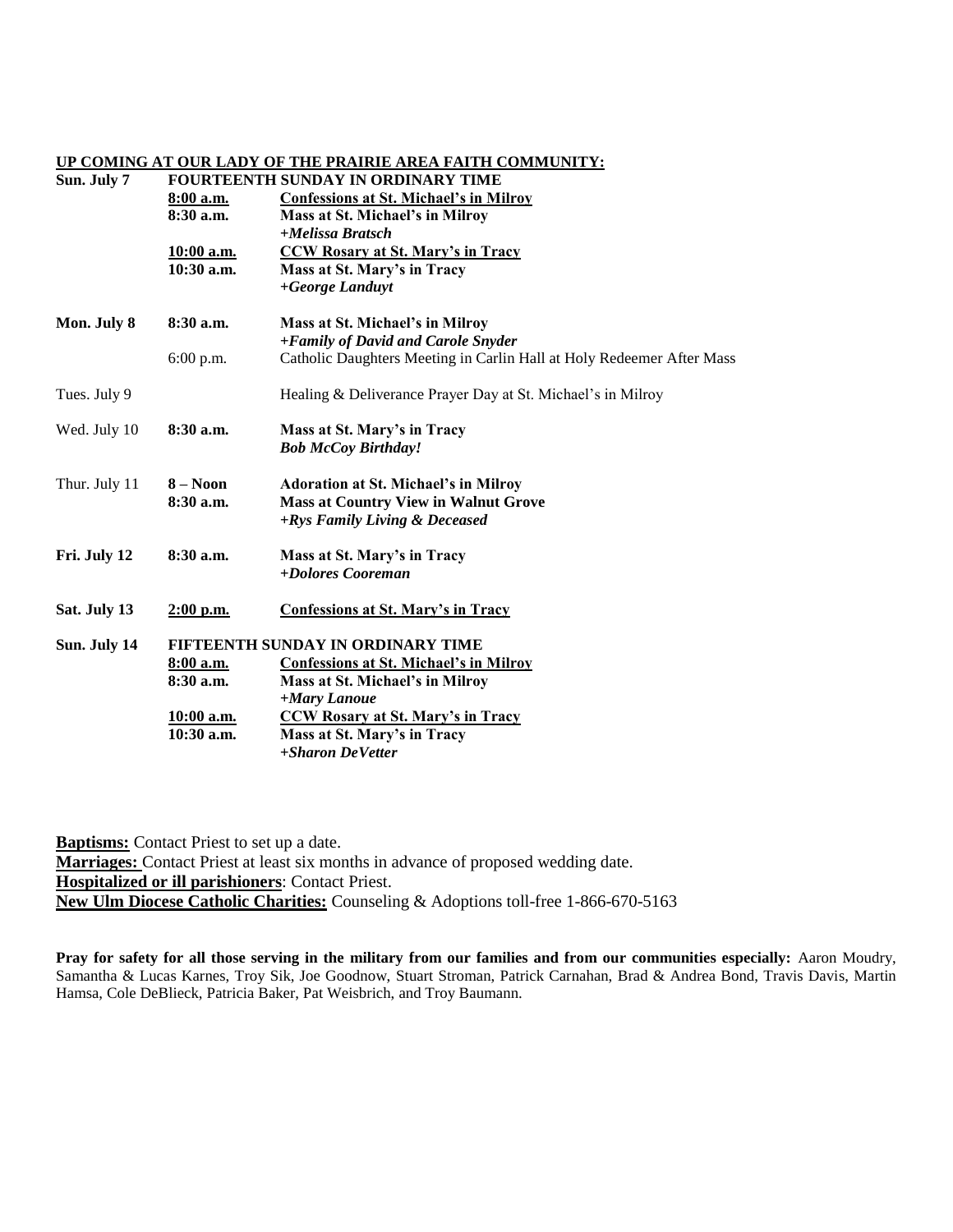**Prayer Network prayers for healing for all the sick and other needs in the area faith community especially:** David Algyer, Kevin & Kim Arnold, Linda Bruns, Loanne Johns Dale, Paul DeSmith, Rachel Ewertz, Mike Foley, Linda Fultz, Phillip Goblish, Rose Goltz, Joanie Gruver, Charles Hannasch, Glad Henning, Joseph Horner, Kristen Peterson Kaiser, Bob Kirsh, Mae Kirsh, Mark Lutterman, Rodney Maguire, Bob McCoy, Bonnie Schirlinger, Audrey Sik, Neil Steninkamp, Bryan Thill, Lisa Thill, Mike Thomas, Christina VanDeWiele, Maurice VanDeWiele, Sloan Wohlman & special intentions for 3 families. *If you know of someone who should be now removed from the sick list, please let the rectory know. Names will be left on the list for 1 month and then taken off, if you wish them put on again please contact the office we will gladly put them on again.*



### **OUR LADY OF THE PRAIRIE FAITH COMMUNITY NEWS:**

**NOTE: PLEASE HAVE ANY ANNOUNCEMENTS FOR THE BULLETIN IN BY WEDNESDAY 10:00 A.M.** PLEASE SEND ALL **BULLETIN INFORMATION TO THE CHURCH OFFICE** - e-mail use[: stmary@iw.net](mailto:stmary@iw.net) or call the office 629-4075.

**IF YOU HAVE ANY INFORMATION FOR THE AFC WEBSITE** – E-MAIL IT TO BECKY LANOUE AT [stmary@iw.net.](mailto:stmary@iw.net)

**DID YOU MISS GETTING THE SUNDAY BULLETIN**?- Feel free to look up the website to find the Sunday Area Faith Community bulletin, the Area Faith Community monthly calendar, and other information at the OUR LADY OF THE PRAIRIE WEBSITE: https:/[/www.ourladyoftheprairie-afc.org.](http://www.ourladyoftheprairie-afc.org/)

### **CCW NEWS**

**TRACY: Next Large Function**— St. Agnes: Sandy Tuszynski & Carolyn Vandendriessche **Next Small Function –** St. Lillian: Jane Carlson & Carol Buyck **SHEPHERD OF THE FIELD for 2018-19: For St. Mary's in Tracy – Fr. Ron Huberty**, Church of Sts. Peter & Paul, P.O. Box 49, Ivanhoe, MN 56142-0049, Ordination Date July 15, 1990, Birthday June 2. **MILROY**: Next Funeral is Circle 1. **SHEPHERD OF THE FIELD for 2018-19: For St. Michael's in Milroy – Rev. Germain Rademacher, Ridgeway, 720 23<sup>rd</sup> St.** N. Apt. 201, New Ulm, MN 56073,Ordination Feb. 23, 1958, Birthday Dec. 4.



### **VACATION BIBLE SCHOOL 2019!**

 **August 5th – 7 th St. Michael's Church, Milroy Mon.-Tues. 8:30 am -3:00 pm Weds. 8:30 am-12:00 pm 7 pm Program at St. Michael's Church on Wednesday Evening**

*"MANY MARRIAGES WOULD BE BETTER IF THE HUSBAND AND THE WIFE CLEARLY UNDERSTOOD THAT THEY ARE ON THE SAME SIDE."* **~ ZIG ZIGLAR.** A **Worldwide Marriage Encounter** Weekend restores communication in marriages. The next available Weekends are Sep 14-15, 2019 in Marshall, MN and Nov 15-17, 2019 in OWATONNA, MN. Early registration is highly recommended. For more information visit our website at: **southmnwwme.org** or contact Miki at [applications@southmnwwme.org](mailto:wmandbethnickles@hotmail.com) or 507-227-8229.

**BIBLE STUDY FOR MOMS.** The group is for Moms of all ages. We will meet on Tuesdays at 8:00 PM starting on June 11<sup>th</sup> thru July 23rd, seven Tuesdays, in **Tracy Alliance Church**. Parenting can be hard and Moms feel the weight of that responsibility. *Mom Set Free* is a study about looking to God for strength and wisdom to equip Moms to parent in the way God intends. Women can order a Bible study workbook *Mom Set Free* on Amazon or Lifeway, but workbooks are not required to attend. No RSVP needed, please come join us. Contact Molly Peterson with questions at (605) 421-0867.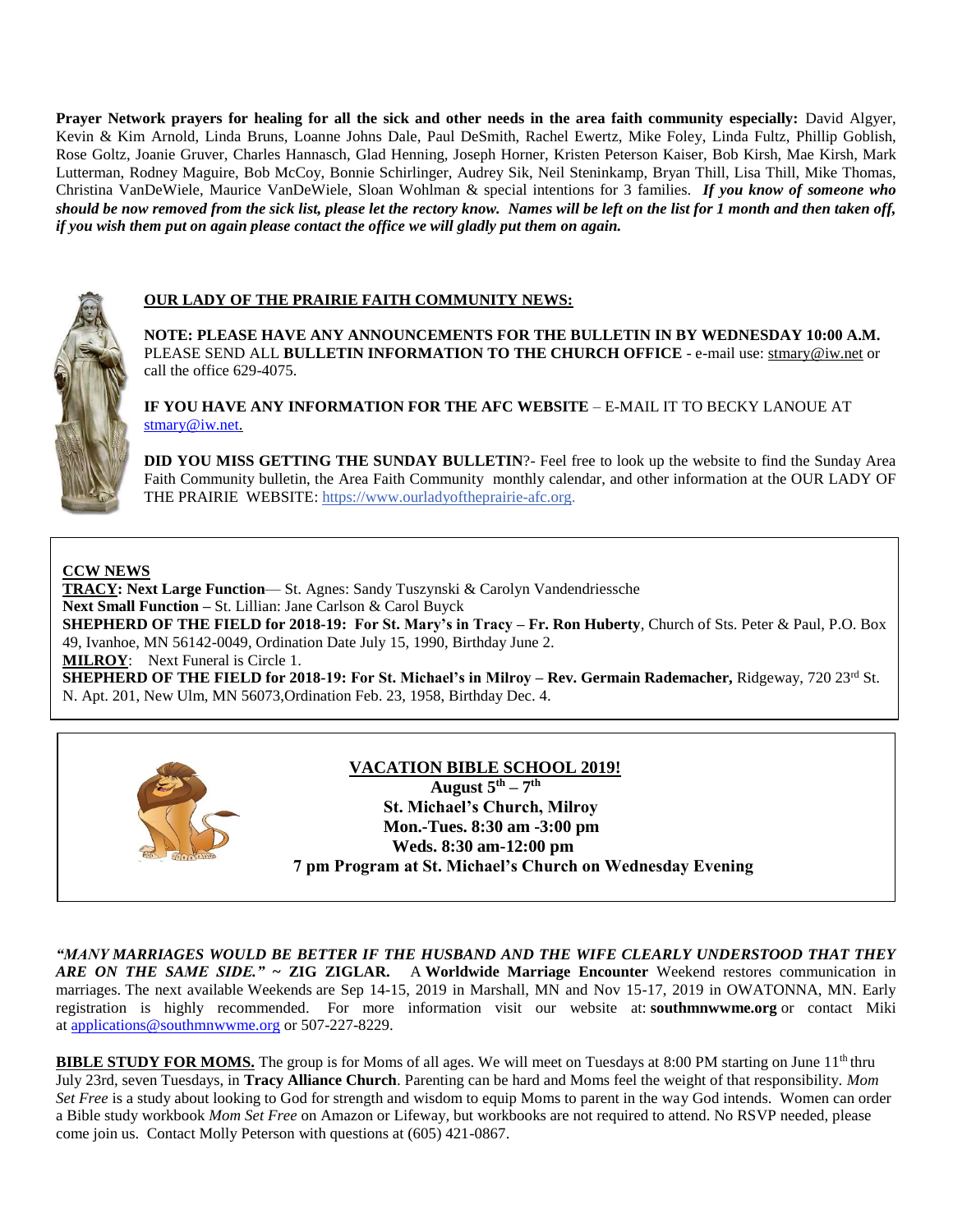**BEGINNING EXPERIENCE OF SW MN/MARSHALL**, a peer ministry support group for widowed, separated and divorced people is offering its "Coping With Life Alone" Series for ten weeks beginning July 15, 2019. This series is designed for those wishing to work through the grieving process following the loss of a loved one. The Monday night sessions begin at 7:00 P.M. at the First Lutheran Church on Church and "A" Street in Marshall, MN. Registration will be held starting at 6:30 P.M. on July 15 and July 22. Registration is then closed for that session. The support group is open to people of all denominations. There is a \$75 fee to cover the cost of materials. If you wish to pre-register or have other questions, contact us at: swmnbe@gmail.com or call: Laurie W:507- 829-4004, Tim L: 507-530-6379, MaryAnn S:507-828-2866.

**BLOOD DRIVE** at Tracy United Methodist Church, Fellowship Hall, 162 Morgan Street, Wednesday, July 17, 2019, 12:00 pm to 6:00 pm. Please contact Sue at (507) 629-3291 to schedule your appointment.

**NACEL OPEN DOOR** is seeking a host family for one of the students that would attend the Tracy High School in the fall, 2019- 2020. Mia of Germany, Sibilla, Serena and Eleonora of Italy, and Khanh of Vietnam. Please contact Julienne Antes at 507-304-2143 for more information and to choose your student.

# **AREA FAITH COMMUNITY RELIGIOUS EDUCATION NEWS**

**CONFIRMATION STUDENTS**: You may hand in your service hours and Mass notes at any time. Additional forms are available in the back of the church. Thanks to the students and sponsors that have gotten started on this. Summer is a great time to work on service hours. Need ideas?? See Suzanne or Diann.

**VACATION BIBLE SCHOOL** is coming to St. Michael's August 5 th  $-7$  th. If you have grandchildren, friends or neighbors who are not in our parish who would like to attend, registration forms are in the back of church, please take one and share! We are grateful to all our volunteers and donations we have received already! Thank you for your support of this year's VBS!

**THIS WEEK OUR YOUTH ARE IN KANSAS CITY, KS** for the Catholic Heart Work Camp! They left on July 6<sup>th</sup> and will return on the  $13<sup>th</sup>$ . They will be serving the people of the area. Some of the jobs that they have done in the past and may be doing this week are: painting, cleaning, sorting food and clothes at food shelves, and building ramps for wheelchairs. Please pray for our group that they have an amazing week of service and personal growth. We are so thankful for your support of our fundraisers and encouragement. This group will be the hands and feet of our AFC.

**IF YOU HAVE A STUDENT THAT MAY BE INTERESTED IN ATTENDING CATHOLIC HEART WORK CAMP** next summer, please contact Diann or Suzanne. We have opportunities this summer to start earning toward next year's trip!

# **ST. MARY'S AREA FAITH COMMUNITY CATHOLIC SCHOOL:**

**ALUMINUM CANS FOR THE TECHNOLOGY FUND** for St. Mary's School can be dropped off in the wagon behind St. Mary's Church.

**ST. MARY'S WEEKLY CALENDAR RAFFLE WINNERS**: June 28 - \$100 Scott Johnson; July 5 - \$100 Jolynn Johns.

**WOULD YOU LIKE TO SPONSOR A STUDENT'S TUITION?** Tuition at St. Mary's school is only \$1,925.00 a year for one child, or about \$214 a month. What a great investment in the future! Contact the school or parish office if you would like to help. Thank you

**SUMMER SCRIP SCHEDULE:** July 12, Scrip Order Due to Brockway Clinic by NOON: Aug. 2 – Pickup Scrip Order at Brockway Clinic by NOON: Aug. 9. Scrip box will be moved back to St. Mary's office Monday, Aug. 19th. Scrip Order Due to St. Mary's by 9:00 am: Sept. 6 – Pickup Scrip Order at St. Mary's after 9:00 am: Sept. 13. Any questions, call Mary at 507-828-7930.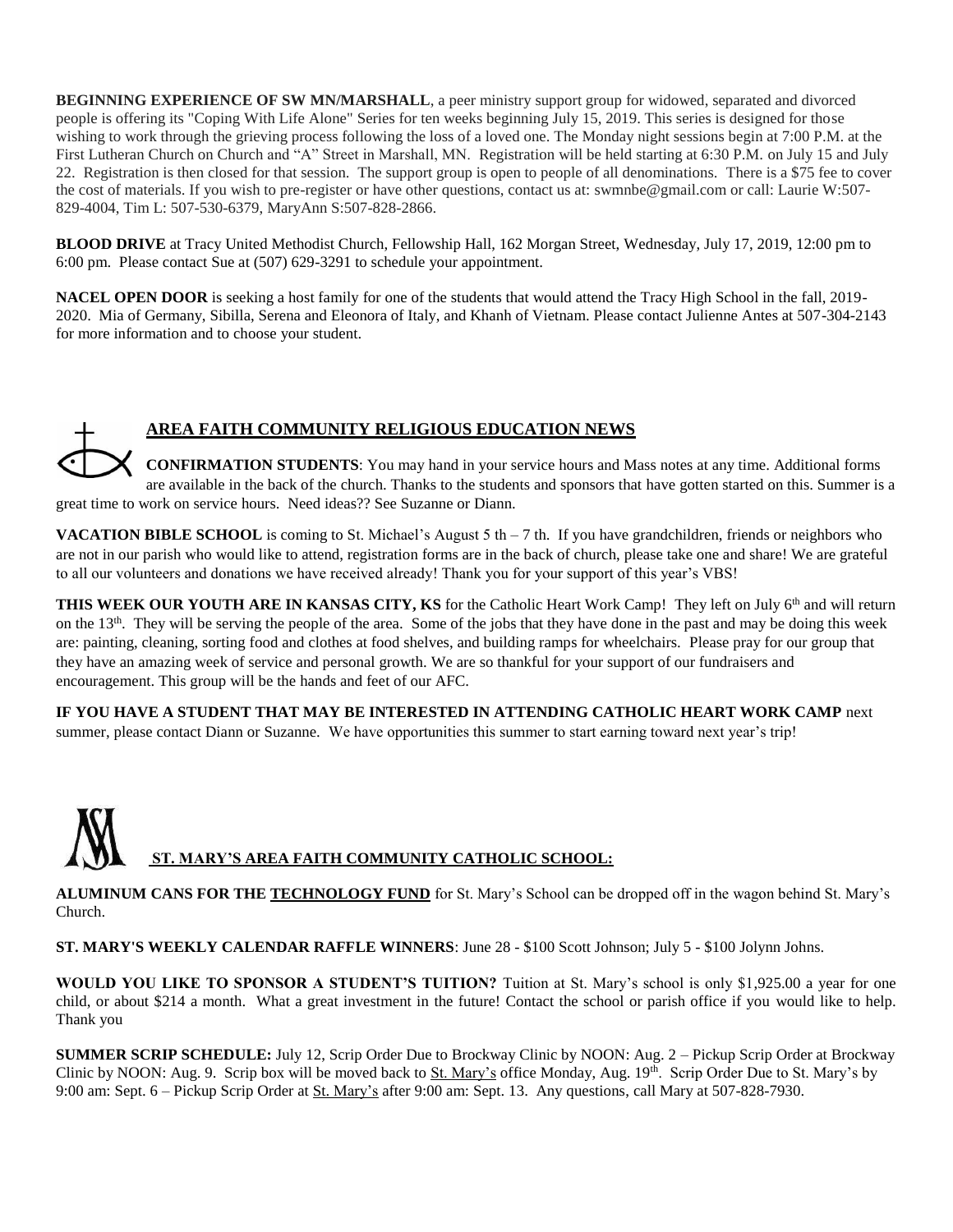### **NEWS FROM ST. MARY'S IN TRACY**

**LOCKING THE CHURCH**: St. Mary's basement will be locked at about 2:30 p.m. and the upper church about 6 p.m. If you need to get a pie see Jan LaVoy or one of the staff to let you in. If you need to get inside for meetings or other needs, contact Keith Schons 507-629-4289 or Jan LaVoy 507-829-2755 to get the doors opened for you.

**IF YOU ARE UNABLE TO ATTEND CHURCH**, and live in Tracy, you may receive communion weekly. Please contact Jeanine Vandendriessche @ 507- 212- 2018 for information.

**PARKING:** We would like to encourage people to begin to use our lot directly behind the church for parking. Please feel free to drive on either side of the rhubarb and park your car. The tree in the center has been taken down and stump will be removed soon. As we use this for parking, please leave a driving space on each side of the rhubarb. Do not block the two drives to this lot. The plan is to eventually gravel this area as funds would allow us to do so.

**OUR KITCHEN PROJECT IS MOVING ALONG NICELY**. We are in the processing of painting and the flooring is also being worked on. There may be times in the next couple weeks where if you need a pie you may have to go through the front church entrance to get them. We are still looking for donations as we are hoping to put new carpet in the main dining hall sometime this year. We are looking for an additional \$20,000 to complete this project.

**FUNERAL LUNCHEONS DURING THE KITCHEN REMODEL:** The Caboose has been very generous in offering the use of their facility at no cost should there be a funeral at St. Mary's this summer. They will allow us to bring in our salads, cakes and workers. All other food would have to be prepared and purchased through them. This information has been shared with the funeral directors in Tracy. Any questions please call Elise Lanoue. Please support and say thank you to Diane, John and Doug for their generosity and understanding of our situation.

*THE TIME IS ALMOST HERE!!* **ST. MARY'S CCW GARDENS AND QUILTS TOUR** is this Wednesday, July 10 from 2-8 pm in the Garvin/Lakes area. We are hoping to be Blessed with another beautiful day. Tickets & maps will be available at all sites that day. Look for signage along Hwy 59 beginning 1 mile North of Garvin for 8 miles South to Vallhalla Road. Bitton's Roadhouse in Garvin will also have tickets available. The \$15.00 fee gives you a slice of St. Mary's pie and ice cream which will be served at Bitton's. You may stop for pie at anytime during your day. Quilts of Valor will also have their quilts for veterans displayed at Bitton's. Good Luck to all who purchased chances for our Garden Tour Raffle. If you missed an opportunity, raffle prizes will be displayed at Bitton's as well as sold at each site. Raffle will be held on July 11 and you need not be present to win. In case of rain, on the 10th tours are planned to be held the following day--July 11. We hope that you can join us on Wednesday, be it as a guest or a worker. Thank you to all who have opened their gardens, featured their quilts, volunteered or were able to answer with a "yes" when asked to assist in our day. **SEE YOU WEDNESDAY!**

**GARDENS AND QUILTS TOUR RAFFLE:** Raffle tickets will be available next Sunday, July 7 at the 10:30 mass. Prizes include a 60x70 Cuddle Throw, a Garden Wagon Package or 2 St. Mary's pies. Buy a \$2.00 chance and one of these could be yours! Raffle prizes will be displayed and tickets will be sold the day of the tours at Bitton's Roadhouse.

**MONTH SIX -** "I'm sitting up straight now!" The baby's oil and sweat glands are functioning: these help regulate body temperature. A white film layer covers the baby and protects her delicate skin from the surrounding amniotic fluid and from scratches as she twists and turns. This waxy substance will be quickly absorbed into her skin soon after she is born. She can now respond to a sound. Her lungs are fairly well developed and she would stand a good chance of survival if born at this time. Her weight is approaching two pounds and she is about 14 inches long. Thank you for praying!

**COFFEE IS ALWAYS AVAILABLE,** ground & whole beans, \$10/bag. Contact Alita Lenertz, 507-629-4145

**OUR GIFTS TO GOD: June 30, 2019 Adult:** \$5,264.10 **Youth**: \$-0- **Loose Plate**: \$133.00 **TOTAL**: \$5,397.10 **Total needed/week**: **\$3,923.07**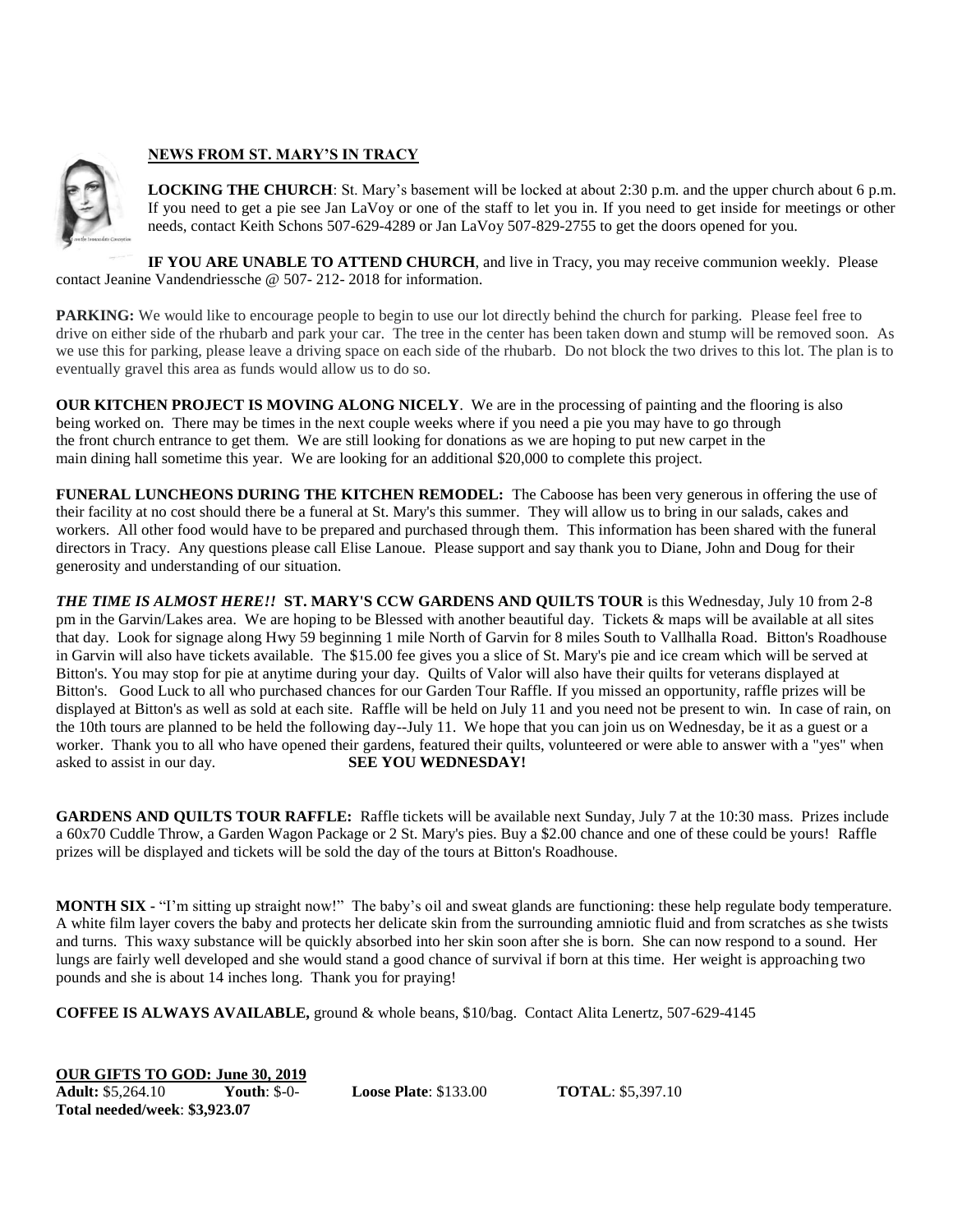**Liturgical Ministers for Sunday, July 14, 2019 at 10:30 a.m. Gifts:** Larry & Bonnie Buysse **Lectors:** Tom Lenertz **Cantor:** Audrey LaVoy **Eucharistic Ministers:** Heidi Morgan, Jeanette Lanoue, Jim & Jeanine Vandendriessche, Jolynn Johns **Servers:** Xavier Koenig, Ben Koenig, Zoe Koenig **Ushers:** Gary Peterson, Bernie Boerboom, Tony Rolling, Mitchell Rolling **Money Counters:** July 15, 2019 – Charlene Lenertz & Pat Hansen **Prairie View Nursing Home Communions:** July 17 – Marianne, July 24 – Fr. Mark, July 31 - Alita



# **NEWS FROM ST. MICHAEL'S IN MILROY**

**ADORATION** is held in St. Michael's Rectory on Thursday Mornings from 8:00 – Noon. We are in need of some help covering some of the time slots due to vacations.

**THERE WILL BE A BLOOD DRIVE** in Milroy on Monday, July 8, from 2:00 – 6:00 at the Legion Hall on Main Street. This will be for whole blood only – no double red. Please consider donating even if you haven't before. You can call Carole Snyder at 336-2436 to make an appointment or walk-in any time.

**STUFF THE BUS:** Please help! – For the month of July - St. Michael's will be collecting school supplies to help students in the area including public, private & charter schools. We are working through **United Way**. Collected Supplies and backpacks will be distributed to participating schools within this service area. School staff ensures that they reach the children in need. Last year 4,000 students in 25 schools in this area received supplies including Milroy Public School, St. Mary's & Holy Redeemer. A box will be in the entrance of the Church. Thanks for your support. If you wish to help sort or help in any way contact [http://volunteer.unitedwayswmn.org/agency/detail/?agency\\_id=31967](http://volunteer.unitedwayswmn.org/agency/detail/?agency_id=31967)

# **BABY SHOWER for JAMES PAUL OURADA**

Mother and Dad: Jason and Allison (Rasmussen) Ourada Place: St. Michael's Church - Time: 10:00 AM – Noon James was born: June 14th, in Rochester MN Bring a book instead of a Card – sign the book with a note from you – we will remember and share your special gift even when you're not there. Registered at Walmart. Hope you can join us.

### **BRIDAL SHOWER** for **Jenna Meissner**, **Bride-to-be of Lucas Dolan**

Date: July 14th, at St. Michael's church basement - Time: 10:00 AM Jenna is registered at Target and Amazon. COME and JOIN US!

|                               | <b>Stewardship Report for June 23, 2019</b> |                              |                             |                        |
|-------------------------------|---------------------------------------------|------------------------------|-----------------------------|------------------------|
| <b>Adult:</b> \$790.00        | <b>Student: \$-0-</b>                       | <b>Loose Plate:</b> $$57.00$ | <b>TOTAL: \$847.00</b>      |                        |
|                               | <b>Stewardship Report for June 30, 2019</b> |                              |                             |                        |
|                               | <b>Adult:</b> \$800.00                      | <b>Student: \$-0-</b>        | <b>Loose Plate: \$37.00</b> | <b>TOTAL: \$837.00</b> |
| Total needed/week: \$1,500.00 |                                             |                              |                             |                        |

**Liturgical Ministers for Sunday, July 14, 2019 at 8:30 a.m. Gifts:** Cory Schmidt Family **Organist:** Carole Snyder **Cantor:** Tianna Karsten & Grace Dolan **Lector:** Don Schmidt **EHMC:** Ken Lanoue, Cheryl Lanoue, Jean Schmidt, Robin Hauger, Linda Dolan, Anthony Dolan **Servers:** Brady Larsen, Braylon Timmerman, Grace Dolan **Ushers:** Larry Karsten, Bob Dolan, Dean Vroman, Greg Debbaut **Money Counters:** Melvin & Bev Welu, Ron Schmidt